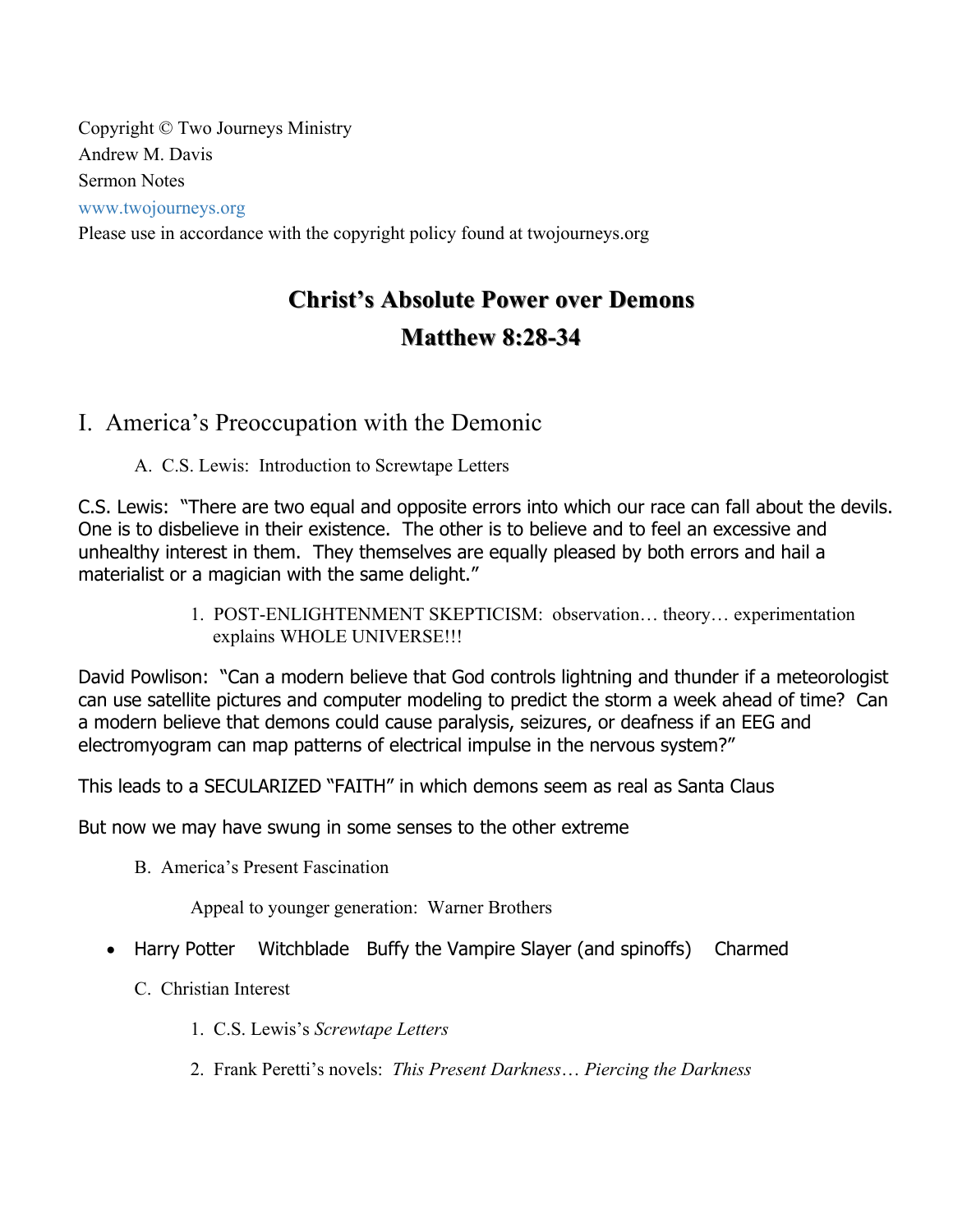3. Modern "Spiritual warfare movement"… territorial spirits, binding & casting out demons

David Powlison, Power Encounters: Reclaiming Spiritual Warfare: Cynthia once cast demons out from her toaster when it failed to work! Even worse, she and her husband Andrew had a remarkable—and remarkably destructive—way of arguing with each other. For the first five minutes they warmed up with normal person to person bickering. But at a certain point, when the fighting turned nasty, they shifted gears and wheeled in heavier artillery. They would bind, rebuke, and attempt to cast out demons of anger, pride, and self-righteousness from each other. In Cynthia's words:

**"I saw the demon looking out of his eyes, glittering and murderous. So I said, 'Demon of anger, I bind your power in Jesus' name!' Then I claimed the power of Jesus' blood as my cover fro all demonic assault coming through my husband!"**

Others have gotten into a cycle of seeing their own personal growth in sanctification as merely a matter of casting out certain named types of demons from themselves: the demons of lust, irritability, procrastination, speeding, overeating, etc. Their answer for every sin in their lives is essentially "the devil made me do it!"

Only the Bible can get us to the proper level of understanding

- D. Central Lesson Here: Christ's Sovereign Power over ALL Demons
	- 1. Demons are REAL… they exist, and they are active in the world today
	- 2. Were they given full sway, your life on earth would be unbearable… like HELL on EARTH
	- 3. Were they totally restricted, your life on earth would be delightful… like HEAVEN on EARTH
	- 4. Central lesson of this passage: salvation from demonic powers is something only Christ can do
	- 5. Christ's sovereign power over demonic authority is clear!!!
- E. Context in Matthew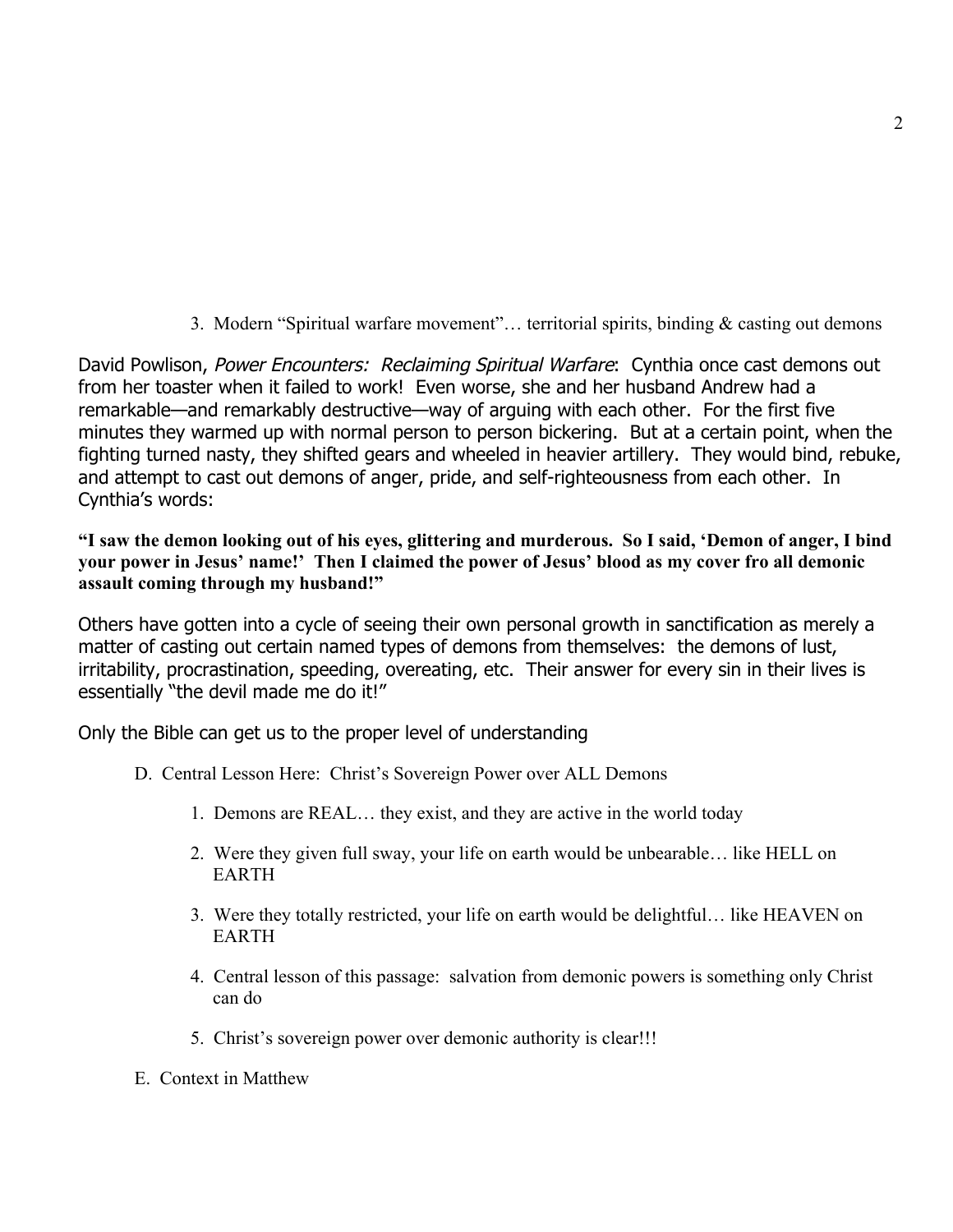- 1. Advancing Kingdom of God
- 2. Christ's Awesome Power

power over sickness power over natural forces power over supernatural beings

## II. The Awful Power of Demons

- A. What are Demons?
	- 1. Spiritual beings

## *Ephesians 6:12 For our struggle is not against flesh and blood, but against the rulers, against the authorities, against the powers of this dark world and against the spiritual forces of evil in the heavenly realms.*

2. "The Devil and his angels"

#### *Matthew 25:41 "Then he will say to those on his left, 'Depart from me, you who are cursed, into the eternal fire prepared for the devil and his angels.*

Phrase implies Devil was the leader, some angels followed his lead into rebellion

3. Satan's Kingdom: Powers, Principalities and Demonic Order

Demons are Satan's henchmen, carrying out his dark plots and schemes

- B. What is Demon-Possession?
	- 1. Examples
		- a. among the large group of people Jesus healed

## *Matthew 4:24 News about him spread all over Syria, and people brought to him all who were ill with various diseases, those suffering severe pain, the demon-possessed, those having seizures, and the paralyzed, and he healed them.*

#### *Matthew 8:16 When evening came, many who were demon-possessed were brought to him, and he drove out the spirits with a word and healed all the sick.*

b. "possession" is a poor translation of a term "demonize"… but it comes from the sense that the demon spiritually inhabits the person… controls them from within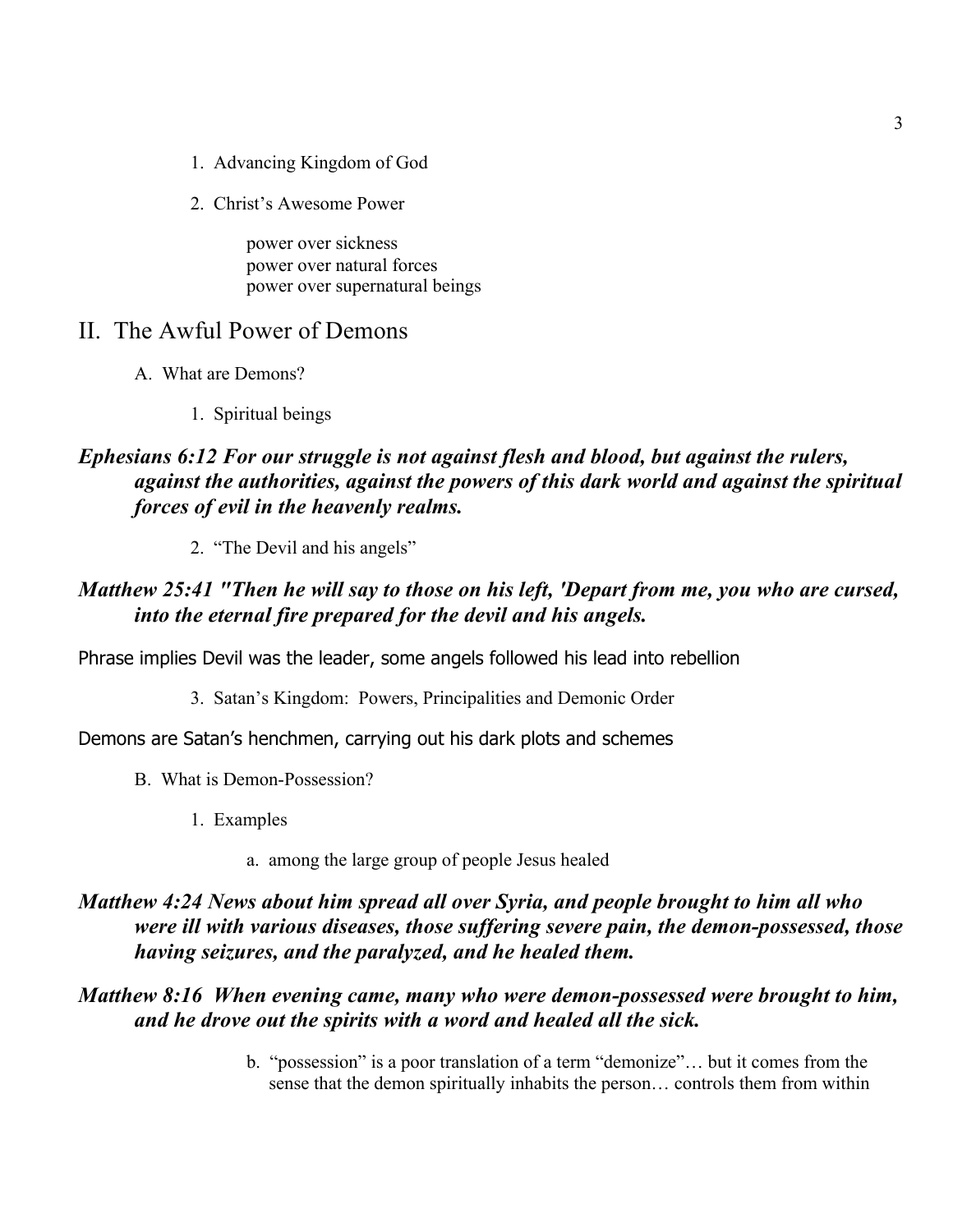*Matthew 12:43-45 "When an evil spirit comes out of a man, it goes through arid places seeking rest and does not find it. 44 Then it says, 'I will return to the house I left.' When it arrives, it finds the house unoccupied, swept clean and put in order. 45 Then it goes and takes with it seven other spirits more wicked than itself, and they go in and live there. And the final condition of that man is worse than the first. That is how it will be with this wicked generation.*

c. sometimes multiple spirits can inhabit a person

Luke 8:2… Mary Magdalene had had seven demons cast out from her

d. casting a demon out of a person is an act of great spiritual power and authority

*Mark 1:23-27 [Capernaum] Just then a man in their synagogue who was possessed by an evil spirit cried out, 24 "What do you want with us, Jesus of Nazareth? Have you come to destroy us? I know who you are-- the Holy One of God!" 25 "Be quiet!" said Jesus sternly. "Come out of him!" 26 The evil spirit shook the man violently and came out of him with a shriek. 27 The people were all so amazed that they asked each other, "What is this? A new teaching-- and with authority! He even gives orders to evil spirits and they obey him."*

Acts 19: Seven sons of Sceva tried to cast out a demon and they were thrashed by the man

2. Definition

To be "demonized" means to be so completely under the influence and control of a demon that one is no longer in one's right mind and can no longer resist demonic will. It may or may not result in physical damage or impairment.

- 3. Implication: Total human powerlessness
- C. The Demoniac of the Gadarenes… the most vicious of all

## *vs. 28 When he arrived at the other side in the region of the Gadarenes, two demonpossessed men coming from the tombs met him. They were so violent that no one could pass that way.*

- 1. Some interpretive issues
	- a. place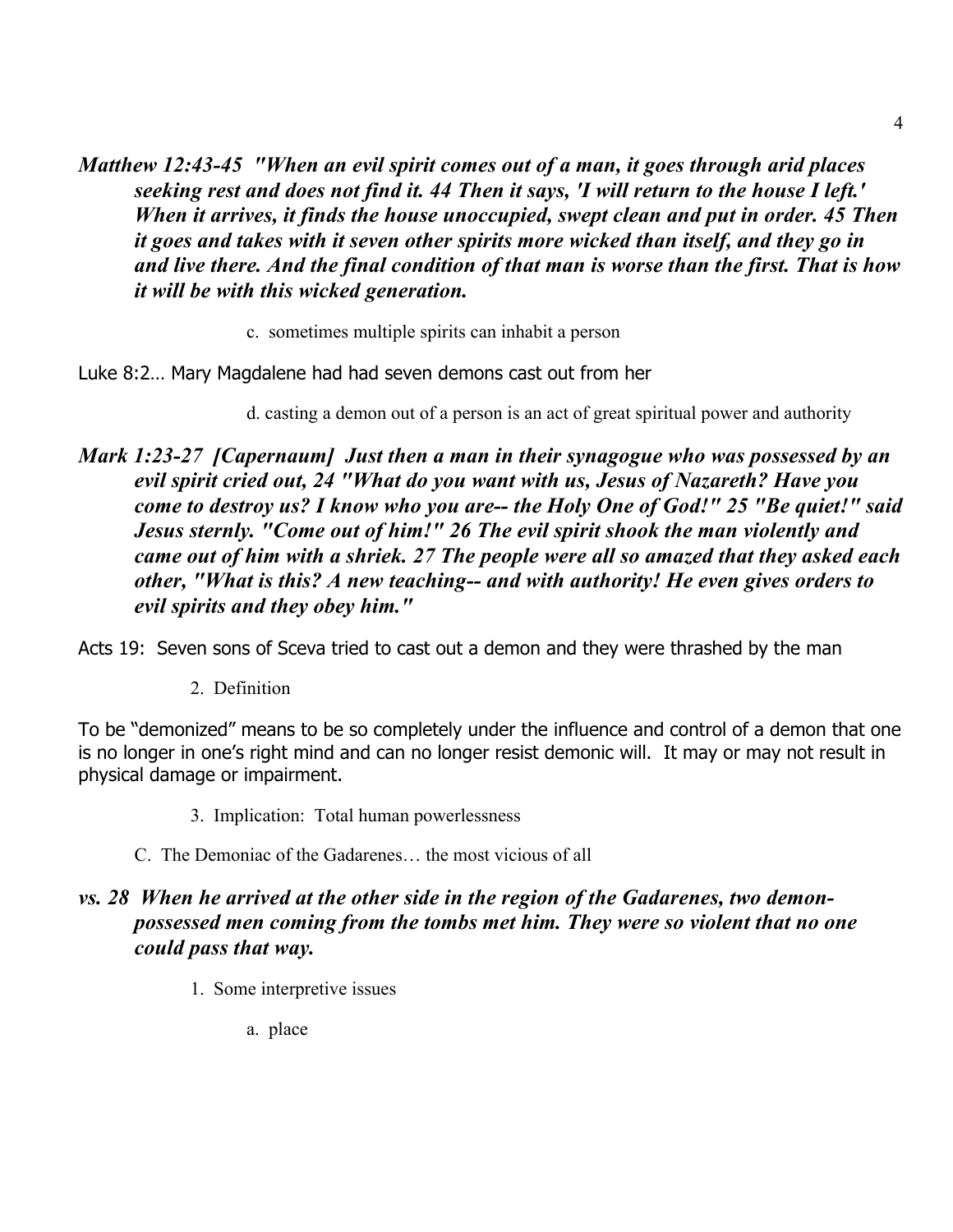Gadarenes (or sometimes Gergasenes) or even Gerasenes… various spellings; best way to understand it is follow Matthew and assume that Gadara (six miles away from the lake) owned the territory going right to the lake

Predominantly Gentile region (that explains the herd of pigs)

b. how many demoniacs?

Matthew mentions two demoniacs; Luke focuses on just one… no real contradiction; Luke zeroes in on the more noteworthy of the two, the one called Legion!

2. More information in Luke

## *Luke 8:27-29 When Jesus stepped ashore, he was met by a demon-possessed man from the town. For a long time this man had not worn clothes or lived in a house, but had lived in the tombs. … 29 Many times it had seized him, and though he was chained hand and foot and kept under guard, he had broken his chains and had been driven by the demon into solitary places.*

- 3. Awesome physical power
	- a. able to break chains into pieces
	- b. kept under guard, but it did no good
- 4. Tragic consequences
	- a. driven away from all humanity
	- b. stripped of clothes
	- c. living in tombs with dead people
	- d. stark raving mad
	- e. a mortal threat to any who came near them

#### *vs. 28 They were so violent that no one could pass that way.*

- 5. "Legion"
	- a. Matthew does not tell us this aspect… but alludes to it

#### *vs. 31* **The demons** *begged Jesus, "If you drive us out, send us into the herd of pigs."*

b. "Legion" of demons inside this man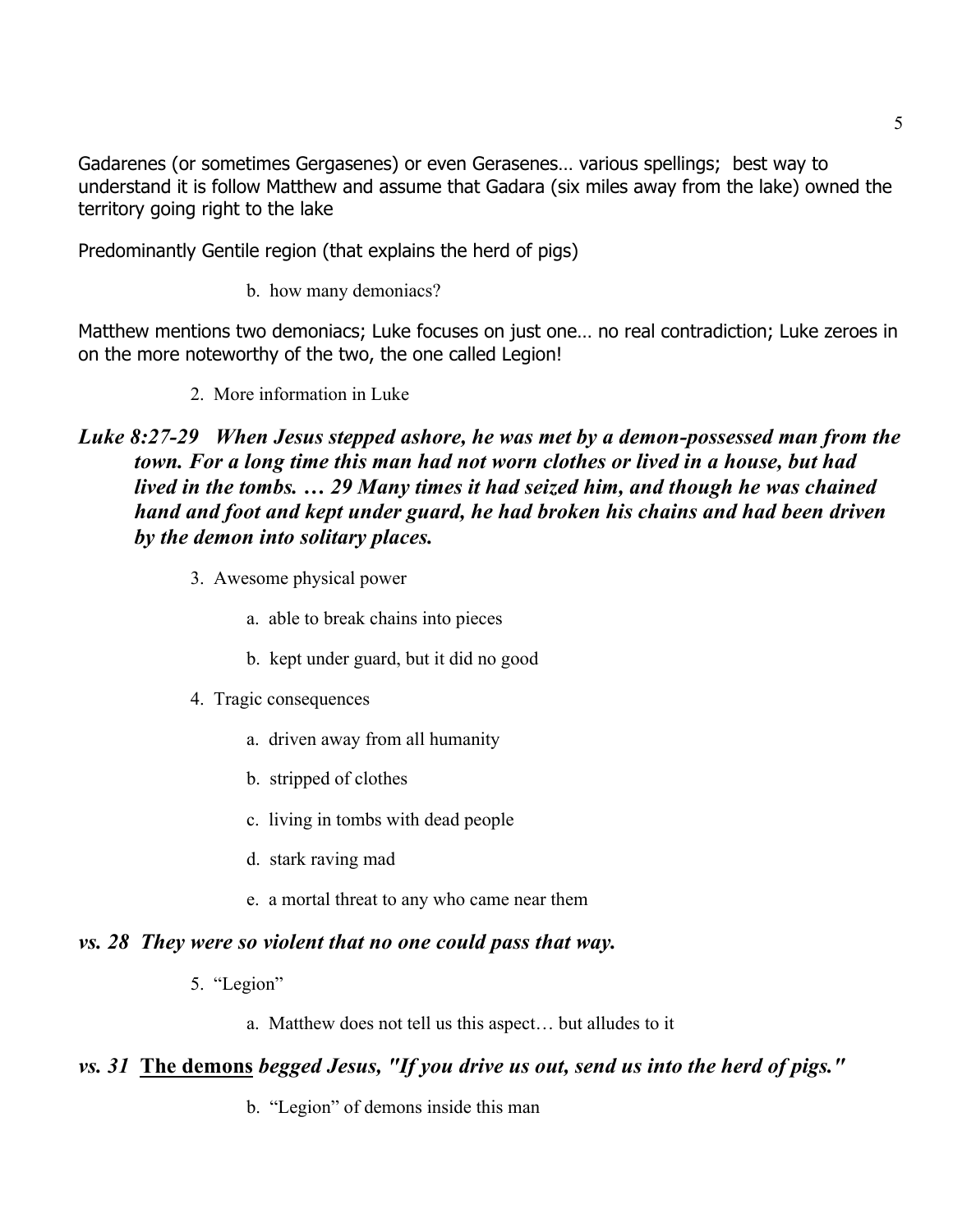## *Luke 8:30 Jesus asked him, "What is your name?" "Legion," he replied, because many demons had gone into him.*

A Roman legion included 6000 troops

6. One leader spoke for all

## III. The Absolute Power of Deity

A. Jesus Christ: The "Son of God"

#### *vs. 29 "What do you want with us, Son of God?" they shouted.*

- 1. The Conquering Hero Appears
- 2. Battlefield Ready… Foe Calls Out
- 3. Spiritual Warfare Joined… our mighty conqueror will triumph

The real issue here is the absolute power of the Son of God… not how we can defeat demonic forces in our lives

B. Demonic Faith

## *James 2:19 You believe that there is one God. Good! Even the demons believe that-- and shudder.*

- 1. Demons "believe"… they do not constantly see God
- 2. Here: they believe that Jesus is the "Son of God"… long before anyone else knew

The disciples asked: "What kind of man is this? Even the wind and the waves obey Him!"

The demons KNEW who Jesus was… the Son of God

In another place, a demon cried out: "I know who you are… the Holy One of God!"

- C. Demonic Terror
	- 1. Yes… the demons believe—but they SHUDDER
	- 2. Demonic terror!!

#### *vs. 29 "What do you want with us, Son of God?" they shouted. "Have you come here to torture us before the appointed time?"*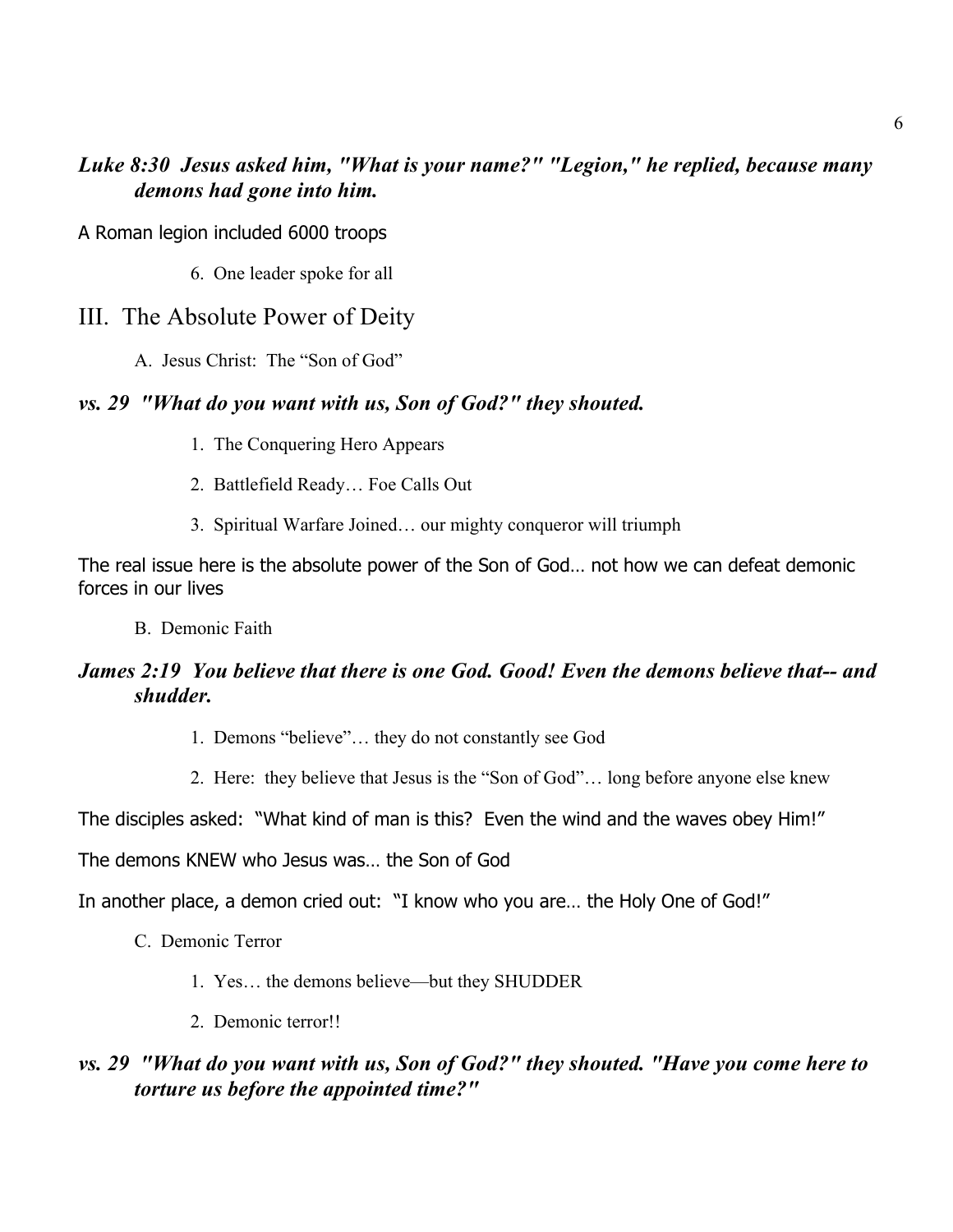- a. absolutely in terror of Jesus
- b. Satan and His forces not on equal par with the Son of God
- c. devil himself flees before a Spirit-filled child of God

#### *James 4:7 Resist the devil and he will flee from you.*

- 3. Afraid of early Judgment
	- a. note: "appointed time"…= Judgment Day, end of the world

Demons know that they will be condemned in the Lake of Fire…

## *Revelation 12:12 Therefore rejoice, you heavens and you who dwell in them! But woe to the earth and the sea, because the devil has gone down to you! He is filled with fury, because he knows that his time is short."*

b. BUT some demons are already bound up, held in torment

#### *2 Peter 2:4 God did not spare angels when they sinned, but sent them to hell, putting them into gloomy dungeons to be held for judgment*

#### *Jude 1:6 And the angels who did not keep their positions of authority but abandoned their own home-- these he has kept in darkness, bound with everlasting chains for judgment on the great Day.*

Demons afraid they too would be held for torment early

D. One Simple Word

#### *vs. 30-32 Some distance from them a large herd of pigs was feeding. 31 The demons begged Jesus, "If you drive us out, send us into the herd of pigs." 32 He said to them, "Go!" So they came out and went into the pigs, and the whole herd rushed down the steep bank into the lake and died in the water.*

Red-letter edition: one single word in red!! "Go!!"

1. Luther: "One little word"… "A Mighty Fortress is Our God"

And thought this world with devils filled should threaten to undo us… we will not fear for God hath willed His truth to triumph through us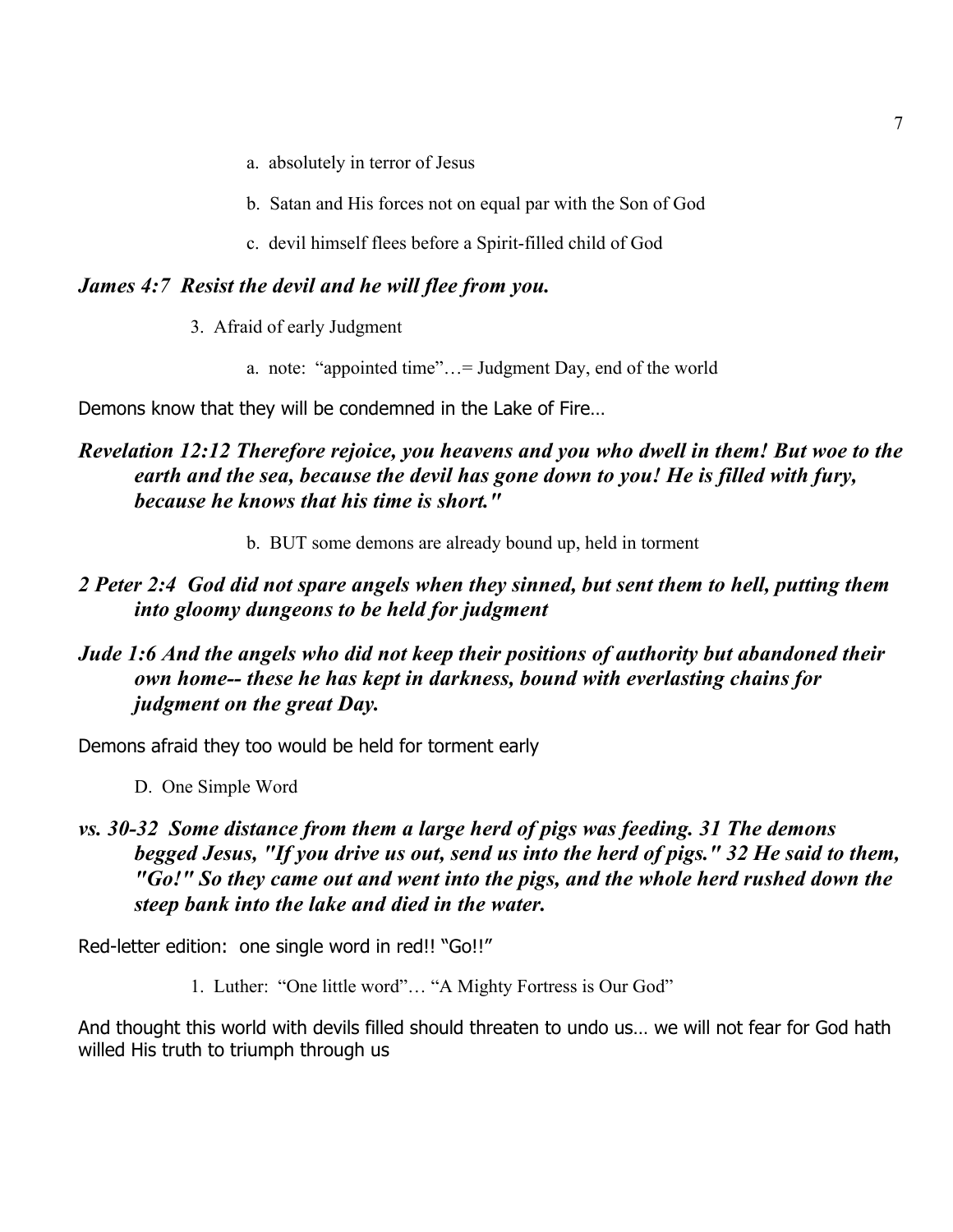The prince of darkness grim, we tremble not for him; his rage we can endure, for lo his doom is sure… one little word will fell him

- 2. Jesus' power is in His word
	- a. created heaven and earth by the word of His power
	- b. upholds and sustains heaven and earth by the word of His power
	- c. will end the universe with one powerful word
- 3. Second Coming Power

## *2 Thessalonians 2:8 And then the lawless one will be revealed, whom the Lord Jesus will overthrow with the breath of his mouth and destroy by the splendor of his coming.*

We will NOT fear… one single word from Christ is sufficient to conquer the devil and his hordes

#### *vs. 32 He said to them, "Go!" So they came out and went into the pigs, and the whole herd rushed down the steep bank into the lake and died in the water.*

E. Total Healing

#### *Luke 8:35 When they came to Jesus, they found the man from whom the demons had gone out, sitting at Jesus' feet, dressed and in his right mind*

IV. The Anxious Plea of Disbelief

#### *vs. 33-34 Those tending the pigs ran off, went into the town and reported all this, including what had happened to the demon-possessed men. Then the whole town went out to meet Jesus. And when they saw him, they pleaded with him to leave their region.*

- Illus. John Newton… Grace Teaches Fear, Grace Relieves Fear
	- A. Disciples: Fear of Storm, Fear of God, Salvation
		- 1. Feared the Storm
		- 2. Feared Christ in Awe and Wonder… Fear Increased!
		- 3. Trusted in Christ Alone for Salvation… Fears Relieved!
	- B. Townspeople: Fear of Demoniac, Fear of Christ, Rejection
		- 1. Feared the Demoniac
		- 2. Feared Christ in Superstition and Unbelief… Fear Increased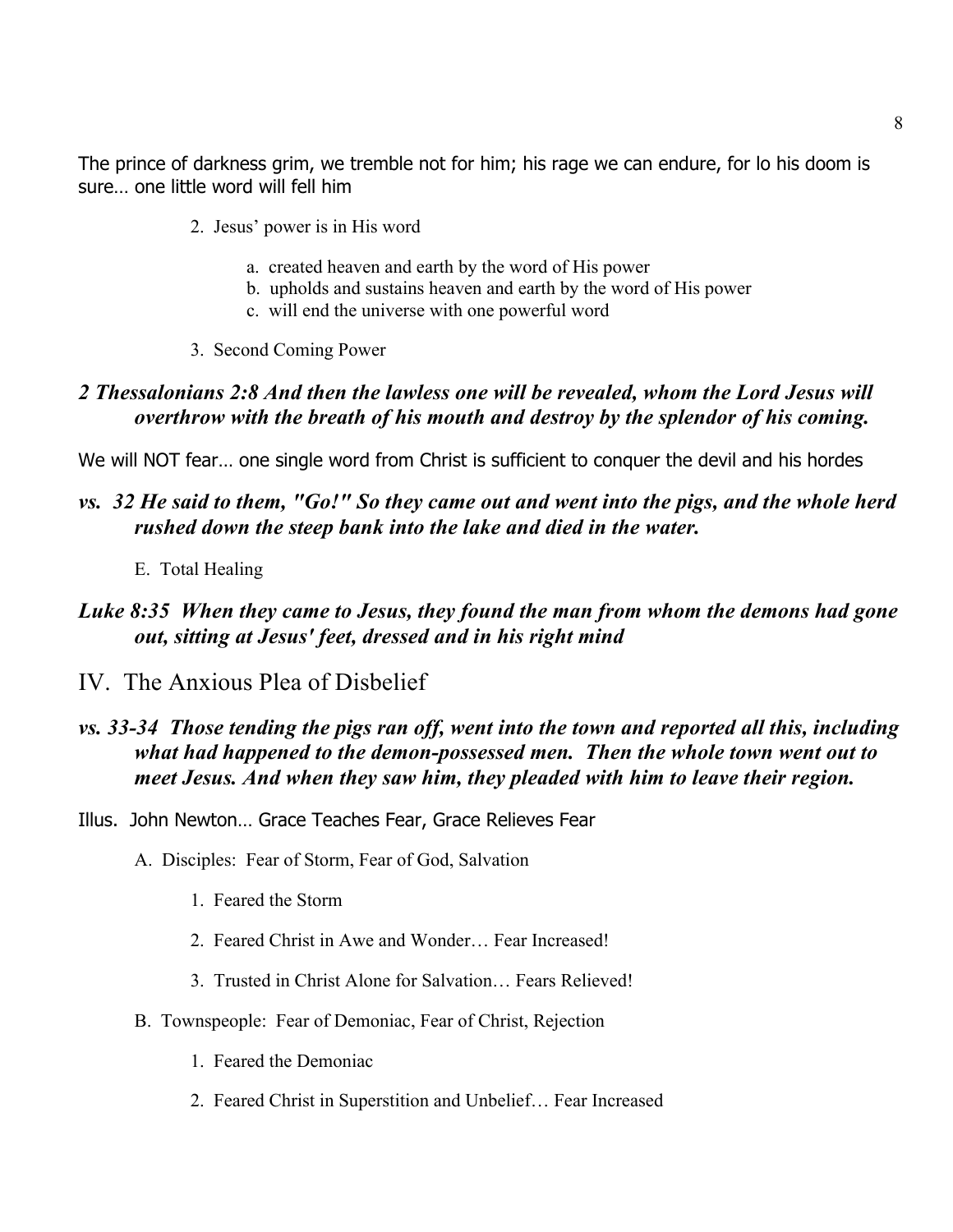- 3. Expelled Him from their Region… Fear Triumphant
- C. "Depart from Us" Now, "Depart from Me" Then
	- 1. All of us have opportunity to receive Christ by faith or expel Him through unbelief
	- 2. BUT if we evict Him now, He will evict us on Judgment Day

#### *Matthew 7:23 Then I will tell them plainly, 'I never knew you. Depart from me, you evildoers!'*

#### *Matthew 25:41 "Then he will say to those on his left, 'Depart from me, you who are cursed, into the eternal fire prepared for the devil and his angels.*

D. BUT Christ's Grace to the Gadarenes: He left a witness

#### *Mark 5:18-20 As Jesus was getting into the boat, the man who had been demon-possessed begged to go with him. 19 Jesus did not let him, but said, "Go home to your family and tell them how much the Lord has done for you, and how he has had mercy on you." 20 So the man went away and began to tell in the Decapolis how much Jesus had done for him. And all the people were amazed.*

#### V. Application

A. Understand

Demonic world has not changed: Demons and demon-possession today

Christ's power hasn't changed either!!

B. Balance

Avoid "demon behind every bush"… don't cast demons out of toasters

Sanctification not a matter of finding, naming, expelling specific demons: "demon of lust," "demon of anger," "demon of procrastination"

Careful not to ascribe flaws in others (especially your mate!) to demons

"Territorial spirits" movement can get polytheistic

C. Believe